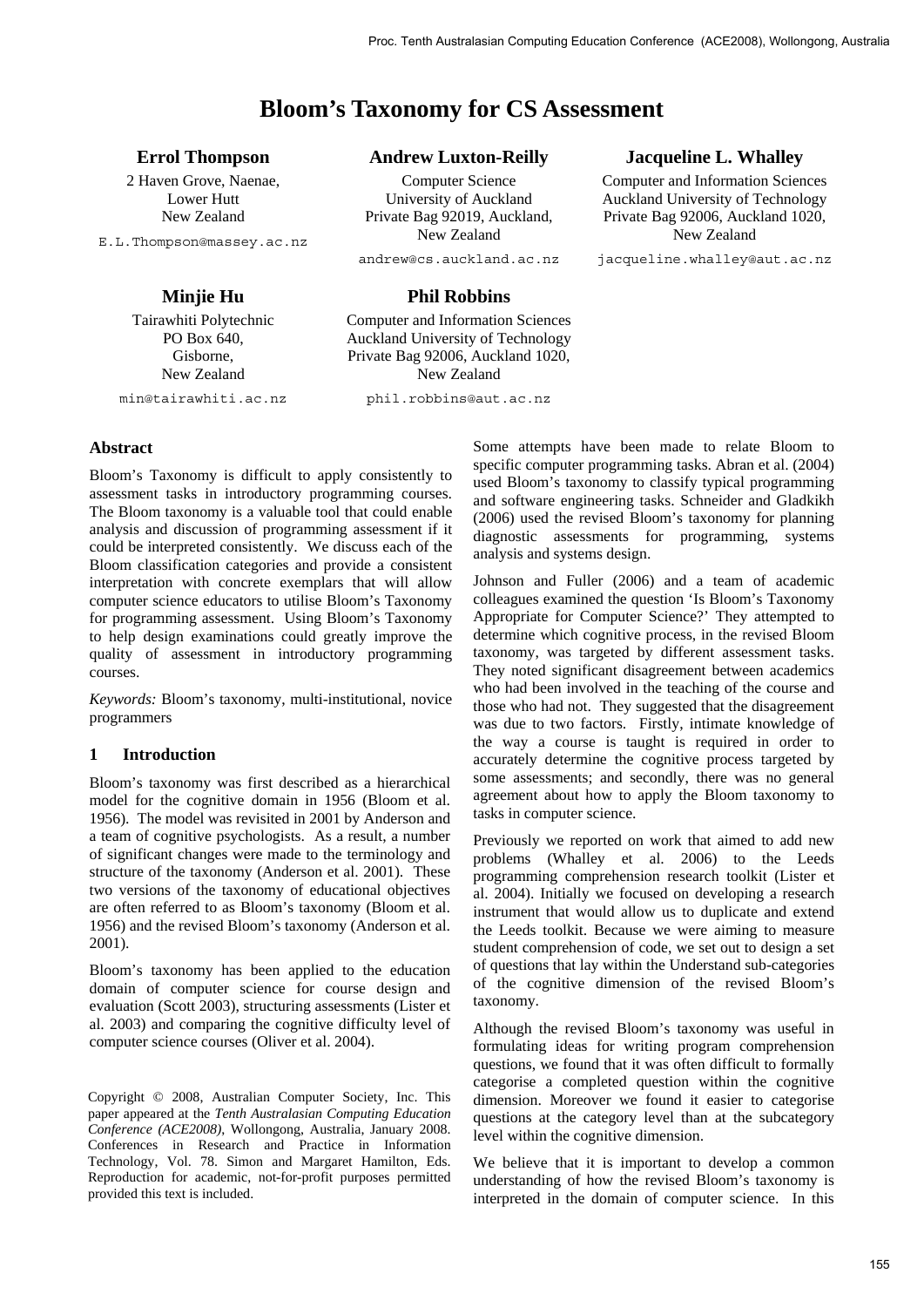paper we provide an interpretation of the taxonomy as it applies to introductory programming exams. We have chosen to base our categories on the two-dimensional matrix of the revised taxonomy that relates the cognitive process dimension to a knowledge dimension. In this paper we will limit the discussion to the top level of the cognitive process dimension. The analysis of the knowledge dimension will be discussed in a future paper.

## **2 Methodology**

For this study, exam scripts from first-year programming courses were supplied by 6 institutions from Australasia and the USA. The questions in the exams varied in nature and included true or false, multiple-choice, short and long answer questions. Each exam script was independently analysed by the 5 authors, and its questions classified according to the revised Bloom's taxonomy. The exams were all written final exams, and each individual question was classified in both the cognitive and knowledge dimensions.

Following this first classification phase the analysers met to discuss the application of the revised Bloom's taxonomy. Differences in the way that each academic applied the taxonomy were noted and discussed in detail in order to determine the cause of the discrepancy and to come to a common understanding.

Initially we discovered significant differences between the categories that we had assigned to many questions. This was primarily due to difficulty mapping the cognitive tasks described by the taxonomy's authors into the programming domain, for which there are no examples.

In some cases, differences in categorisation were due to an academic being involved with a course and therefore able to provide the teaching context for the assessment task in question. Once the teaching context was elucidated, we were able to agree on an appropriate cognitive category for the assessment task in question.

The following question provides an example of this process.

*Given the following class:* 

```
public class Circle 
{ 
     private int diameter; 
     private int xPosition; 
     private int yPosition; 
     private String color; 
     private boolean isVisible; 
     public Circle() 
     { 
         diameter = 30; 
        xPosition = 20;
        vPosition = 60i color = "blue"; 
          isVisible = false;
```

```
 //code removed for bevity
```
}

}

*Write a constructor that would allow the location, colour, and diameter of the circle to be set. Show how this constructor would be used to create a circle at x = 200 and y = 400, with colour blue, and diameter = 90.* 

The authors who were not involved in the teaching of the course categorised this question either as **Understand** (on the basis that this question required students to provide an example of a familiar concept), or **Create** (on the basis that it asked students to combine code in a way that they had not seen before).

The person who had taught the course classified the question as **Apply**. The course material explicitly taught a process for writing constructors that accepted parameters. The lecturer of the course felt that this question asked students to apply a known process to a familiar situation (i.e. the students had been taught a process for handling this sort of question and had seen similar examples, but had not seen this particular code).

Once the teaching context had been explained, the authors agreed unanimously that **Apply** was the appropriate classification in this case. We concluded that in order to effectively analyse a question the person undertaking the analysis should have an in-depth knowledge of the course as a whole. This belief is supported by Bloom et al. (1956), Anderson et al. (2001), and Johnson and Fuller (2006).

Using the analysis as a talking and reference point, the authors developed an agreed understanding of the Bloom categories and subcategories and developed new descriptors. Using these new descriptors each author reanalysed their own exam papers, for which they had an intimate knowledge of the course content.

## **3 Cognitive Categories**

Anderson et al. (2001) provide vignettes of how the knowledge and cognitive categories apply in a number of different subject area domains. Computer science and programming are not among the subject areas covered. Here we endeavour to describe the categories using examples specific to programming.

One of the difficulties with using the cognitive hierarchy in a programming context is clarifying what it means to apply a process and/or to create a process. For the purposes of this paper, the following distinction is made.

**Process:** This is the procedure that a person might learn or create in order to be able to write a code segment. Examples of processes are code tracing, desk checking, translation from design to code, and implementing a known algorithm. In terms of the knowledge dimensions of the taxonomy this is process knowledge.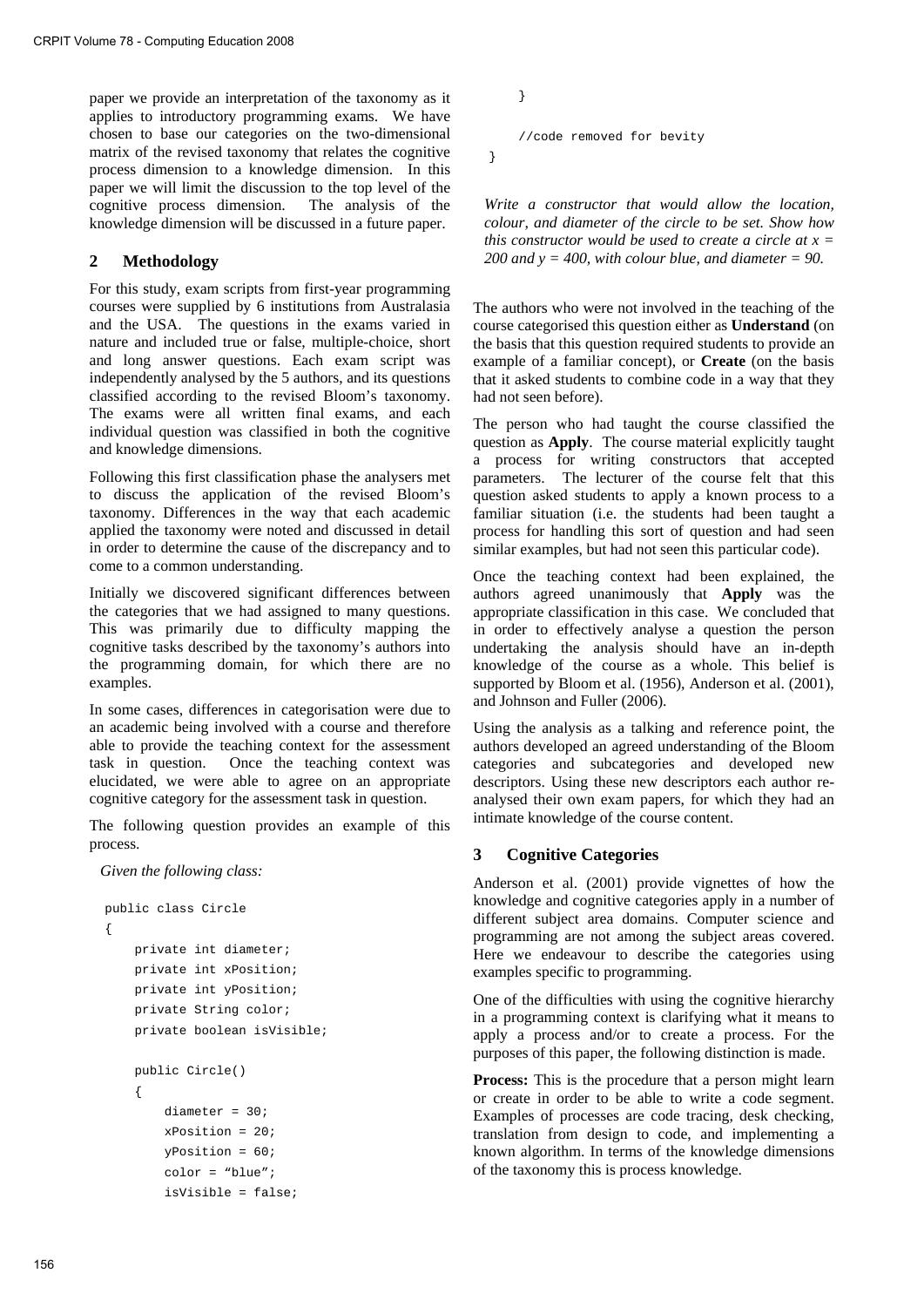**Algorithm:** This is used in the computer science sense as a portion of program code or a code pattern designed to achieve a particular task within a program. From an object-oriented perspective, a design pattern would be the equivalent of an algorithm. This is also regarded as process knowledge within the taxonomy (Anderson et al. 2001).

#### **3.1 Remember**

**Remember** is defined as 'retrieving relevant knowledge from long-term memory' (Anderson et al. 2001). In the revised taxonomy, this category includes recognising and recalling. We interpret this in programming assessment terms to mean:

- 1. identifying a particular construct in a piece of code;
- 2. recognising the implementation of a subject area concept;
- 3. recognising the appropriate description for a subject area concept or term;
- 4. recalling any material explicitly covered in the teaching programme. This might be factual knowledge, the recall of a conceptual definition, the recall of a process, the recall of an algorithm, the recall of a design pattern, or the recall of a particular algorithm or design pattern implemented as a solution to a specific problem in exactly the same context as a classroom based exercise.

#### **Examples**

- a) **List** the arithmetic operators in increasing order of precedence.
- b) **Define** the purpose of a constructor.
- c) **Describe** the state pattern.

#### **Discussion**

In these instances students are asked to perform tasks requiring knowledge that they could have rote-learned. The use of verbs such as **list** and **describe** are regarded as synonyms for recall. In the second example above, the task would belong to the **Remember** category if the course materials included a definition of the purpose of a constructor (for example, on an overhead slide).

Determining if a task belongs to this category often requires detailed knowledge of the course materials, since the most significant factor for this category is whether the student has seen the solution to the task before. If the task can be completed simply by remembering something, the assessment task belongs to this category; otherwise it must belong to one of the following 5 categories.

## **3.2 Understand**

**Understand** is defined as 'constructing meaning from instructional messages, including oral, written, and graphical communications'. In the revised taxonomy, this category includes Interpreting, Exemplifying, Classifying, Summarising, Inferring, Comparing, and Explaining. We interpret this in programming assessment terms to mean:

- 1. translating an algorithm from one form of representation to another form;
- 2. explaining a concept or an algorithm or design pattern;
- 3. presenting an example of concept or an algorithm or design pattern.

#### **Example one**

Look at this section of code and explain in plain English what it does.

public static int mystery(int[] x, int a, int b)

```
{ 
  int z = 0;
  for (int i = ai i \leq bi i++) { 
    z = z + x[i]; } 
 return (z / (b-a+1));
```
}

#### **Discussion**

The students are provided with a segment of code and asked to explain what the code does. **Explain** is one of the subcategories of the **Understand** category.

#### **Example two**

The students have been provided with the source code for a class. They are asked to:

- a) Identify the constructor(s) defined in this class by writing constructor signatures in the answer book.
- b) Write a statement that would instantiate (create) an object using the constructor(s) that they have identified. Write any additional Java code that would help clarify the data type of any variables involved.

#### **Discussion**

This example targets two distinct cognitive process categories. Before students are able to identify a given programming construct (such as a constructor), they must **recall** the syntax rules for that construct and use those rules to **recognise** that construct in the provided code. This portion of the question belongs in the **Remember** category.

Having identified the constructor, the students are then asked to "write" a statement that instantiates an object. Write is not directly mapped to any of the cognitive process categories, so we need to look at what is involved in this activity. In this case, the students must infer what an appropriate calling sequence is, based on the signature of the identified constructor. Inferring is a subcategory of the **Understand** cognitive process category.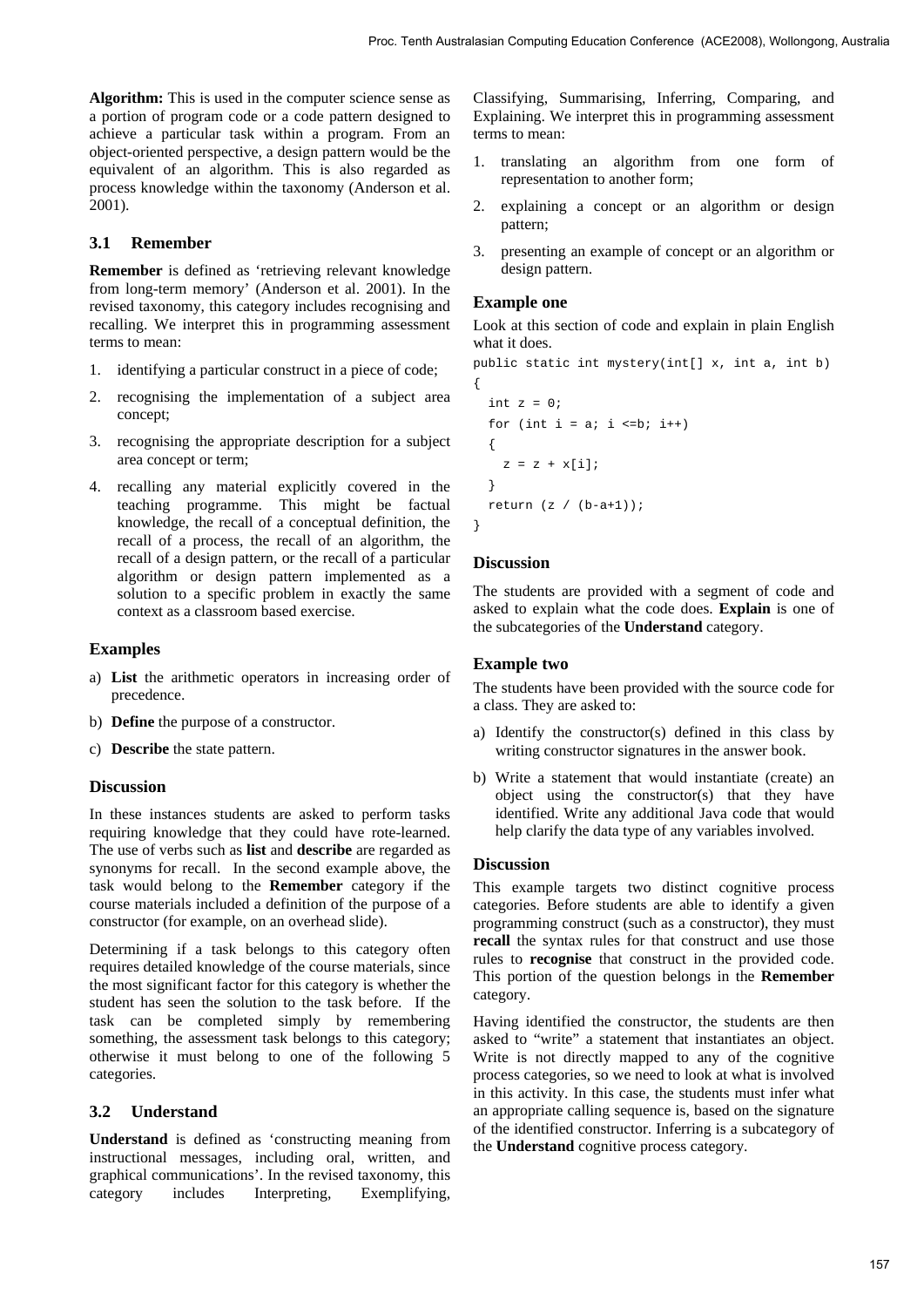## **3.3 Apply**

**Apply** is defined as 'carrying out or using a procedure in a given situation'. In the revised taxonomy, this category includes Executing and Implementing. We interpret this in programming terms to mean:

- 1. that the process and algorithm or design pattern is known to the learner and both are applied to a problem that is familiar, but that has not been solved previously in the same context or with the same data or with the same tools; or
- 2. that the process and algorithm or design pattern is known to the learner, and both are applied to an unfamiliar problem

## **Example one**

**Evaluate** the expression:  $2 + 4 / 7 * 5 \% 3 == 7$ 

## **Discussion**

This example requires a student to follow a known process and to apply the rules of precedence in order to evaluate the expression shown. If the expression was extremely simple, such as " $1 + 2$ ", then we would expect the student to evaluate the expression using recall, so the **Remember** category would be most appropriate. In this less simple case, the complexity of the expression requires students to follow an algorithm in order to compute the results. The process requires students to understand the rules dictating the order of precedence and evaluate the expression by performing the operations in the correct order. The critical part of the question that results in the **Apply** categorisation is that students are applying a process in order to solve the problem (in this case, applying a known process to a familiar problem, although with unfamiliar data).

Although the word "Evaluate" is used in this question, the meaning is not the same as the meaning of the cognitive process category **Evaluate** which is "making judgements based on criteria and standards" (Anderson et al. 2001). This isn't what the students are being asked to do in this example. "Evaluate" in this context means to apply the process for expression evaluation to determine the end result of using the given expression. This example is therefore in the **Apply** cognitive process category.

## **Example two**

The students have been given the code for a Circle class. The code is similar to an example used in the textbook but modified to reduce the amount of code and change some features.

As well as the *Circle* class, the project includes *Square* and *Triangle* classes. Each class has the same code structure. Students are asked to:

- a) Create a *Shape* class as a superclass of these three classes that includes all the common methods.
- b) Rewrite the *Circle* class to inherit from the new *Shape* class.

#### **Discussion**

This example belongs to the **Apply** category because the students have been introduced to the process of refactoring. They are expected to apply the refactoring process to develop (create) a shape class and then a revised (rewrite) Circle class. The use of the verbs create and rewrite in this context does not imply being creative in the sense of the **Create** category: students are not being expected to develop a new process or a new algorithm.

## **3.4 Analyse**

**Analyse** is defined as 'breaking material into its constituent parts and determining how the parts relate to one another and to an overall structure or purpose'. In the revised taxonomy, this category includes Differentiating, Organising, and Attributing. We interpret this in programming assessment terms to mean:

- 1. breaking a programming task into its component parts (classes, components, etc.);
- 2. organising component parts to achieve an overall objective;
- 3. identifying critical components of a development;
- 4. identifying unimportant components or requirements.

## **Example**

Given the code for a Circle class, the students are asked:

- a) What is the method *Circle* in this class?
- b) How does it differ from other methods in the class?

## **Discussion**

In the example above, students were expected to provide answers such as a) "It's a constructor", and b) "It is invoked when a new objected is created". This is the reverse of the question used as example two for the **Understand** category. Given the name of the method, the students have to identify what type of method it is, and then identify the difference between it and other methods. The first part of the question (what is) involves recalling that a method with the same name as the class is a constructor, and concluding that the named method is therefore a constructor. In the second half of the question (how does) the students are being asked to differentiate between a constructor and other methods of the class. Differentiating is one of the subcategories of the **Analyse** cognitive process category.

## **3.5 Evaluate**

Evaluate is defined as 'making judgements based on criteria and standards'. In the revised taxonomy, this category includes Checking and Critiquing. We interpret this in programming assessment terms to mean:

- 1. determining whether a piece of code satisfies the requirements through defining an appropriate testing strategy;
- 2. critiquing the quality of a piece of code based on coding standards or performance criteria.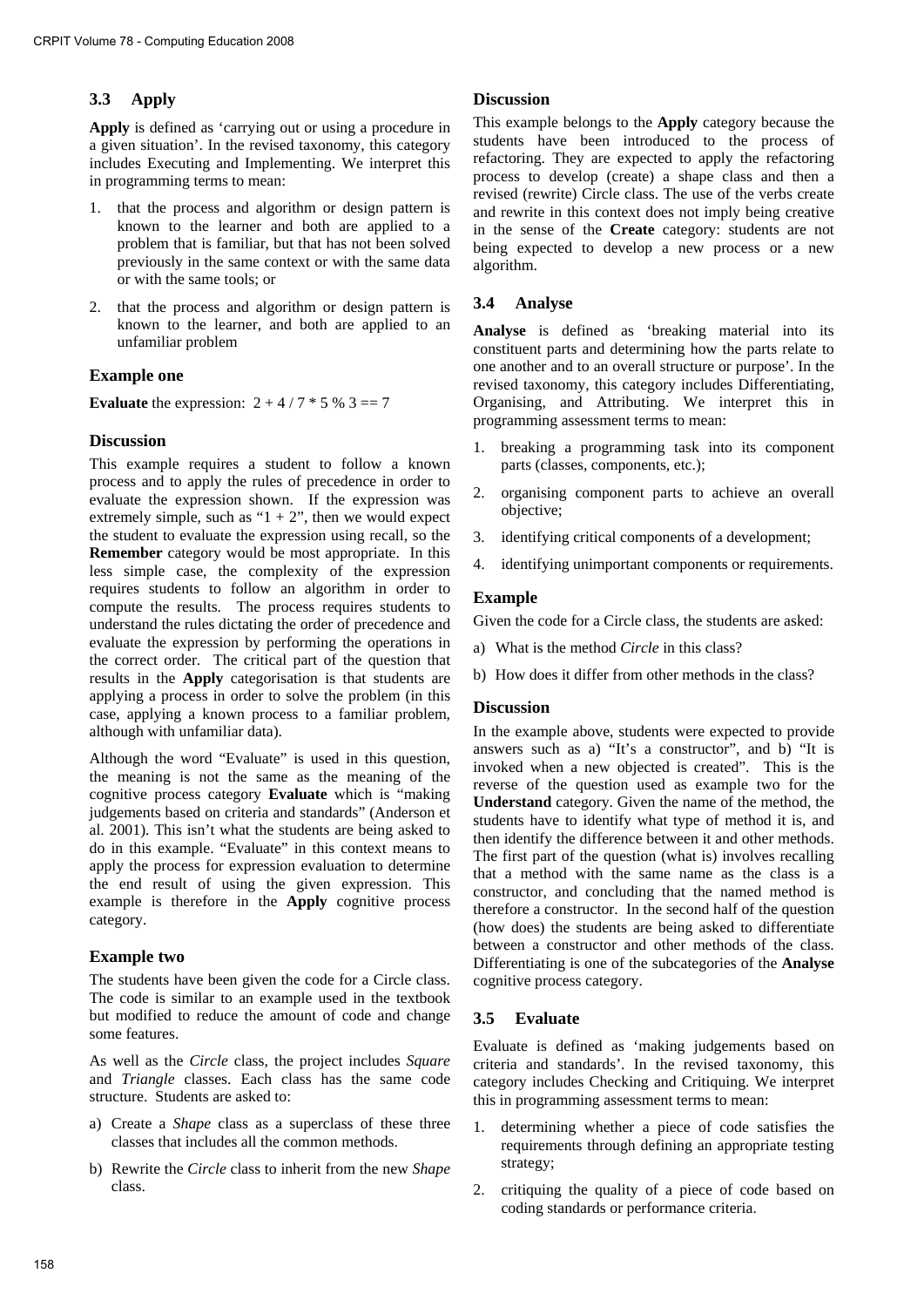## **Example**

The students have been given a class that has the following declaration.

```
private double numbers[] = new double[10]; 
private int used = 0;
```
In that class, there is an existing method that calculates the minimum using the following for loop.

```
for (int i = 0; i < used; i++) {
  min = Math.min(min, numbers[i]);
```
#### The question reads:

It has been proposed that a better solution for the min method would be

```
public double min() { 
  double min = numbers[0]; for (double number : numbers) { 
     min = Math.min(min, number); 
   } 
   return min; 
}
```
Discuss the differences between these solutions using the current collection type of the *numbers* variable and discuss which method is more appropriate for the current collection type.

#### **Discussion**

Discussing the differences involves comparing the two loop constructs and contrasting their usage. This belongs in the **Understand** category. The students are asked to go further and to discuss which method is more appropriate. This involves evaluating the use of two different loop constructs that are used for the same purpose. The second option fails because all cells in the array will be used in finding the minimum even if some of the cells of the array have not been given values. The students must use this knowledge to evaluate the preferred loop construct for the given collection type. This question is therefore in the **Evaluate** cognitive process category.

#### **3.6 Create**

Create is defined as 'putting elements together to form a coherent or functional whole; reorganising elements into a new pattern or structure'. In the revised taxonomy, this category includes Generating, Planning, and Producing. We interpret this in programming assessment terms to mean:

- 1. coming up with a new alternative algorithm or hypothesising that a new combination of algorithms will solve a problem;
- 2. devising an alternative process or strategy for solving a problem; or complex programming tasks, this might include dividing the task into smaller chunks to which they can apply known algorithms and processes;

3. constructing a code segment or program either from an invented algorithm or through the application of known algorithms in a combination that is new to the students..

#### **Example**

Write a method get24HourTime() which accepts three parameters and returns a String. The three parameters are an int representing the hour value, an int representing the minute value and a String which is either "am" or "pm". The method returns a String representing the time as a 24-hour time value. For example, 2:35pm is "14:35" in 24-hour time.

**Note:** 12:0pm is "12:0" in 24-hour time and 12.0am is "0:0" in 24-hour time.

For example, executing the Q4 program with the completed get24HourTime() method produces the following output:

> java Q4App 20:23  $12 \cdot 0$ 0:0 7:15

#### **Discussion**

The difficulty with questions of this type is to determine whether they are **Apply** or **Create**. The size of the problem does influence the difficulty of the problem, but it doesn't determine whether it is **Apply** or **Create**. The **Create** category should require creative thinking and the formation of a "coherent or functional whole" (Anderson et al. 2001). If the students are familiar with the algorithm and process then the cognitive load is lower and therefore the question should be categorised as **Apply**. To answer this type of question, the students should be familiar with the process for designing an algorithm.

The cognitive category of **Create** applies where the student has no familiarity with completed functional whole. While they haven't seen the algorithm before, they might have seen background material or bits and pieces, but not the completed whole.

The cognitive category of **Apply** requires knowledge of an algorithm and/or process and its application to a given situation. In programming terms this is where students have seen the same or a very similar algorithm working with different data or presented in a different implementation language.

The cognitive category of **Remember** could apply to this type of question if the students had already seen the exact problem solution in the same language, algorithm and process. That is, they have seen the exact same thing in the same context.

In a large program there may be parts that are **Apply** (i.e. applying a design pattern) but the whole could be **Create** since there may be a need to use novel strategies and coding as a link between the component parts.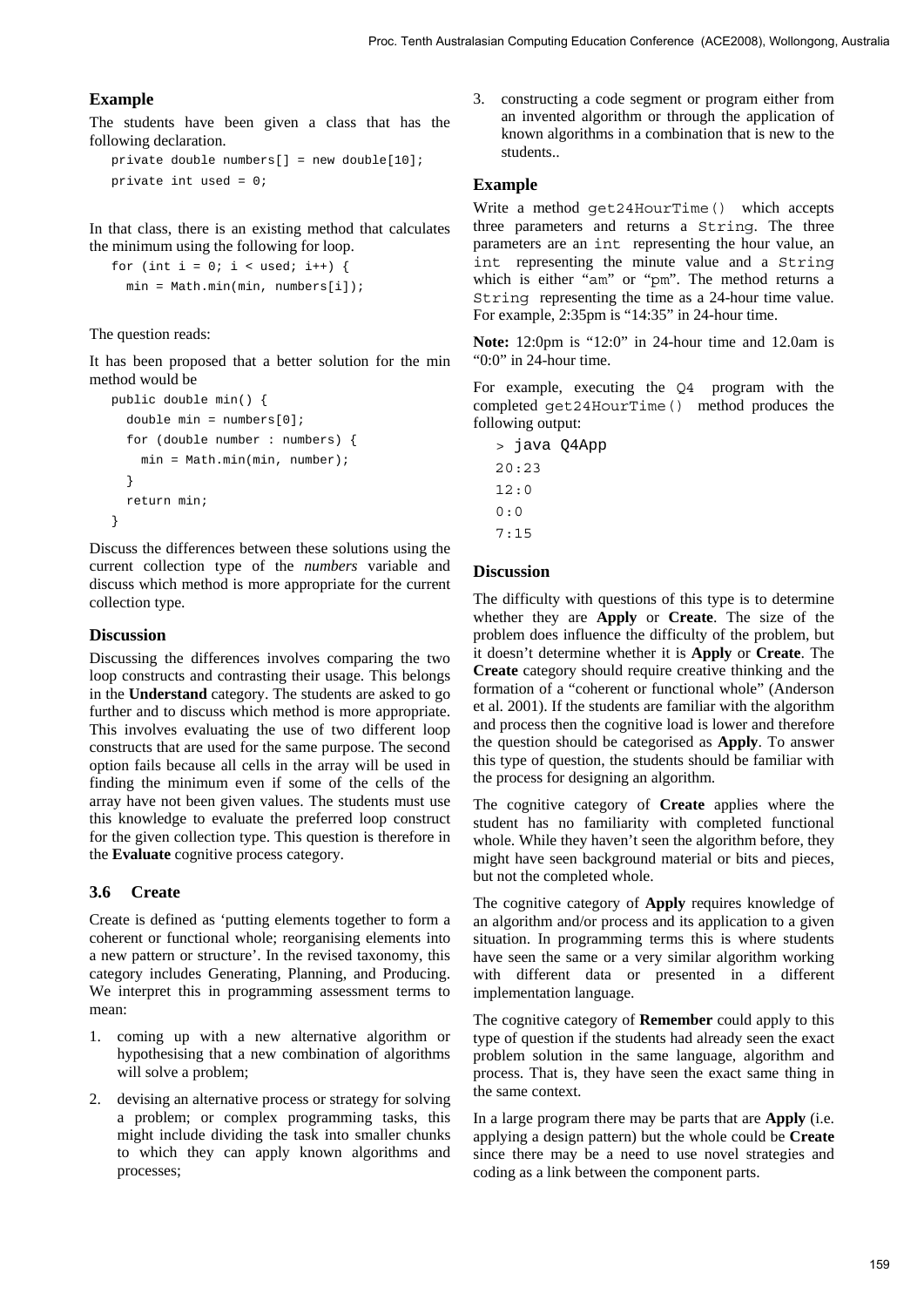With this example, the authors were informed by the teacher that the students had seen other reformatting exercises but not this specific exercise. They were familiar with the concepts of reformatting but not of the specific algorithm or process. The question was therefore categorised as **Create**.

## **4 Analysis and Discussion**

Using the revised Bloom's taxonomy forced us to review the exam questions in terms of how the paper/subject was taught. Simply reading the questions did not always give a clear indication of the cognitive skill involved in addressing the question. In part, this is caused by the use of verbs like *write*, *create*, and *evaluate* in writing programming exam questions. Once staff involved in the teaching of a course were consulted, we found considerable agreement in the categorisation of questions according to the Bloom taxonomy. We consider this to be a positive outcome which suggests that the revised Bloom's taxonomy can be effectively used to discuss examination questions in the programming domain.

In determining the cognitive skill level required for a question, the level of difficulty of the question is not a factor. For example, some questions requiring students to recall something covered in class would be extremely easy (such as "What language do we use to program in this course?"), while others would be extremely difficult (such as "What is the 3rd word that appears on slide 3 of the second lecture?").

It should also be recognised that the actual cognitive process that is applied to a specific task will depend on the individual solving that task. A given task might require nothing more than recall (the lowest level of cognitive process) for one individual, but may require another individual to generate a new solution to a situation that they find novel (using the highest level of cognitive process). The context is critical for assessing the level of process that we think *most* students will require in order to answer a given question.

During the analysis of the examinations, we found examples of questions that could be reworded in such a way that the cognitive level is altered. For example, a question that was considered to be operating at the **Remember** cognitive level could be reworded so that it required an answer that involved understanding or analysis. We felt that a shared understanding of the interpretation of the revised Bloom's taxonomy to the programming domain would prove valuable to teaching staff developing examination questions, particularly in courses that involve multiple staff members.

## **5 FUTURE WORK**

The Bloom taxonomy focuses on knowledge categories and the cognitive skills utilised. This gives one approach to analysing the difficulty of question sets. In this analysis we focused on the categories and not the subcategories. We are currently refining these definitions to cover the subcategories. The revised Bloom taxonomy provides a two-dimensional matrix in which an assessment task is mapped to a category in both a cognitive process dimension and a knowledge dimension. We intend to look more closely at the applicability of the knowledge dimension to the programming domain and identify how a common understanding of the knowledge dimension can contribute to the development and analysis of assessment tasks in computer science education.

An alternative approach is the structural approach proposed by Biggs and Collis (1982) for the analysis of student responses to questions. A question that has been classified as **Understand** (e.g. explain in plain English a segment of code) can be aimed at a number of the categories of the SOLO taxonomy. We are presently undertaking further investigation to see how this taxonomy might be applied to the writing of exam questions.

## **6 Conclusion**

We have provided an interpretation of the revised Bloom's taxonomy for computer science. We feel that it is important for the discipline of computer science to look carefully at the cognitive processes that programming requires. The use of Bloom's taxonomy provides some insight into these processes. The provision of a common understanding of the taxonomy for programming enables discussion around assessment and cognitive processes. We hope that this paper generates discussion and more critical analysis of our assessment tasks in programming.

## **7 Acknowledgments**

Thanks to Raymond Lister (UTS, Sydney, Australia) and Beth Simon (UBC, Vancouver Canada) for generously providing their exam scripts for this analysis.

## **References**

- Abran, A., Moore, J., Bourque, P., DuPuis, R. and Tripp, L. (2004) Guide to the Software Engineering Body of Knowledge - 2004 Version SWEBOK®, Los Alamitos, CA , IEEE-CS - Professional Practices Committee.
- Anderson, L.W., Krathwohl, D.R., Airasian, P.W., Cruikshank, K.A., Mayer, R.E., Pintrich, P.R., Raths, J. and Wittrock, M.C. (eds.) (2001). *A taxonomy for learning and teaching and assessing: A revision of Bloom's taxonomy of educational objectives*. Addison Wesley Longman.
- Biggs, J.B. and Collis, K.F. (1982) *Evaluating the quality of learning: The SOLO taxonomy (Structure of the Observed Learning Outcome)*. New York, Academic Press.
- Bloom, B.S., Engelhart, M.D., Furst, E.J., Hill, W.H. and Krathwohl, D.R. (1956) *Taxonomy of educational objectives Handbook 1: cognitive domain*. London, Longman Group Ltd.
- Johnson, C.G. and Fuller, U. (2006) Is Bloom's taxonomy appropriate for computer science. Berglund, A. ed. *6th Baltic Sea Conference on Computing Education Research (Koli Calling 2006)*, Koli National Park, Finland, 115-118.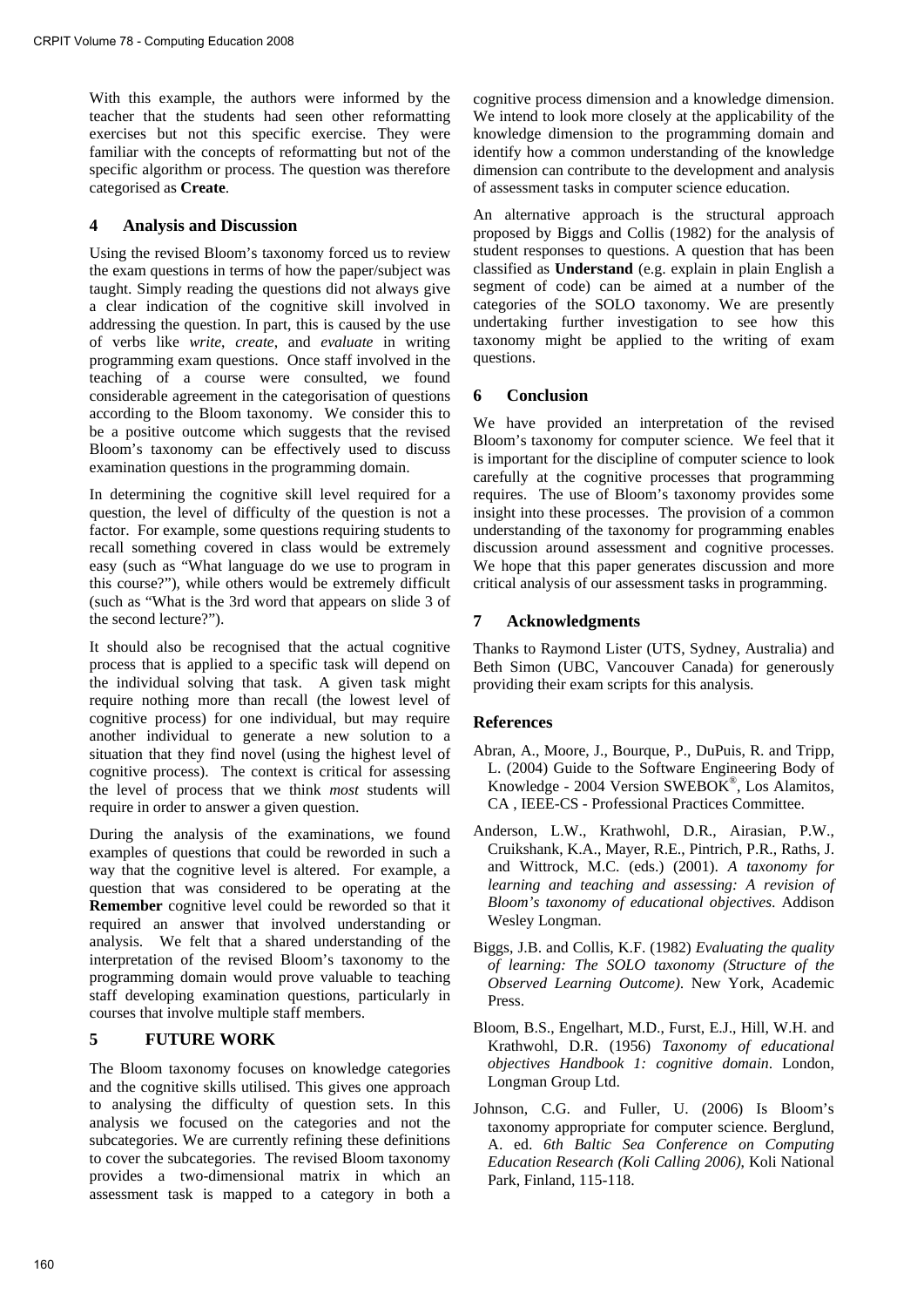- Lister, R., Adams, E.S., Fitzgerald, S., Fone, W., Hamer, J., Lindholm, M., McCartney, R., Moström, J.E., Sanders, K., Seppälä, O., Simon, B. and Thomas, L. (2004) A multi-national study of reading and tracing skills in novice programmers. *Inroads - The SIGCSE Bulletin*, **36** (4). 119-150.
- Lister, R. and Leaney, J. Introductory programming, criterion-referencing (2003) *SIGCSE '03: Proceedings of the 34th SIGCSE technical symposium on Computer science education*, 143-147, ACM Press.
- Oliver, D., Dobele, T., Greber, M. and Roberts, T. (2004), This course has a Bloom Rating of 3.9. in *Proceedings of the sixth conference on Australasian computing education - Volume 30*, Dunedin, New Zealand, 227-231, Australian Computer Society Inc.
- Scott, T. (2003) Bloom's taxonomy applied to testing in computer science classes. *Journal of Computing in Small Colleges*, **19** (1). 267-274.
- Shneider, E. and Gladkikh, O. (2006) Designing questioning strategies for information technology courses. Mann, S. and Bridgeman, N. eds. *The 19th Annual Conference of the National Advisory Committee on Computing Qualifications: Preparing for the Future — Capitalising on IT*, Wellington, 243- 248, National Advisory Committee on Computing Qualifications.
- Whalley, J., Lister, R., Thompson, E., Clear, T., Robbins, P., Kumar, A. and Prasard, C. (2006), An Australasian study of reading and comprehension skills in novice programmers, using the Bloom and SOLO taxonomies. in *Eighth Australasian Computing Education Conference (ACE2006)*, Hobart, Tasmania, Australia, CRIPT, **52**, 243-252., Australian Computer Society Inc.